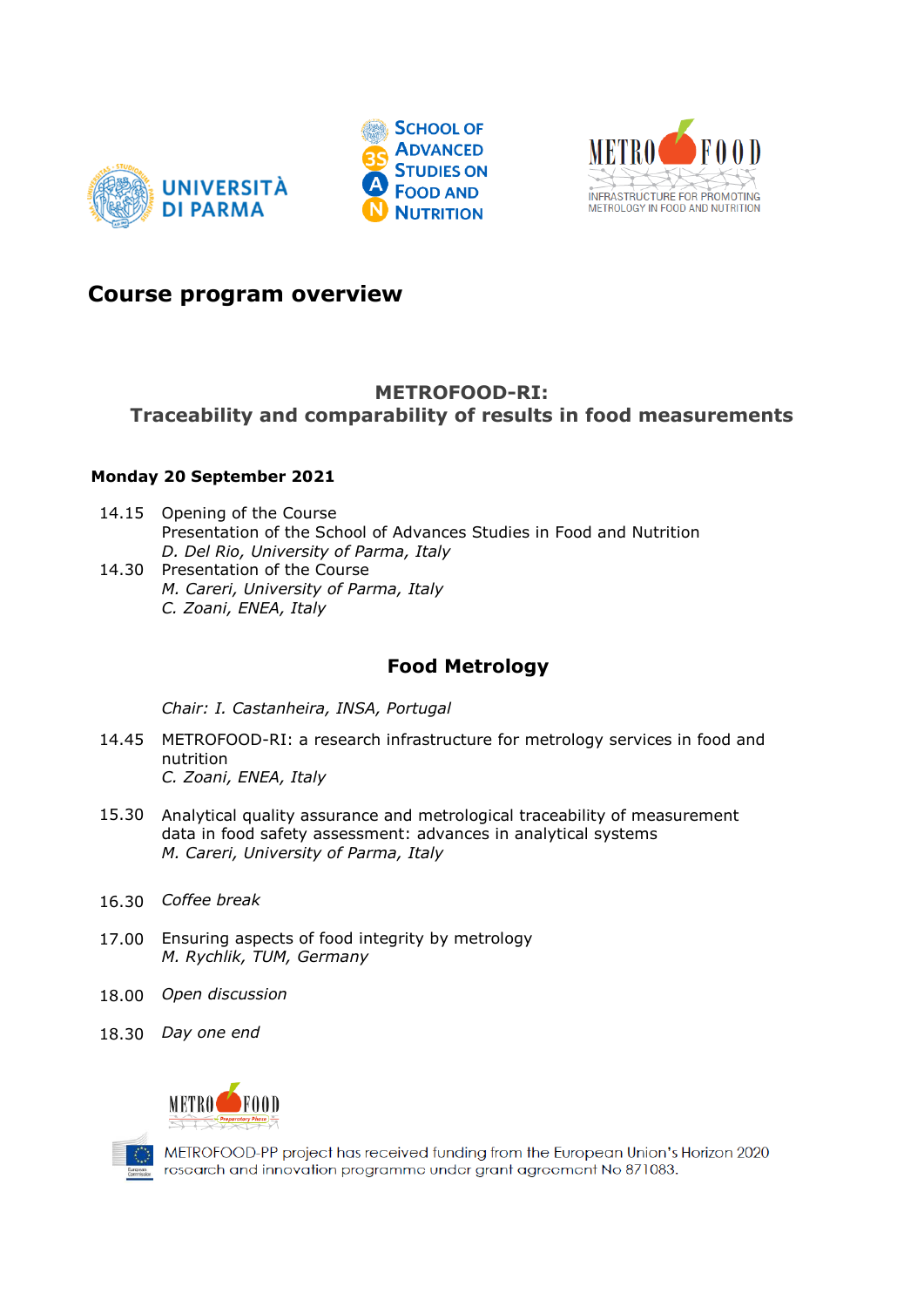





#### **Tuesday 21 September 2021**

*Chair: M. Patriarca, EURACHEM, ISS, Italy* 

- 9.00 Improve the quality of measurement results in food analysis: the role of a National Metrology Institutes *A.M. Rossi, INRIM, Italy*
- 10.00 Establishing traceability and comparability of measurement results by Certified Reference Materials *L. Lo Guzzo, Accredia, Italy*
- 11.00 *Coffee break*
- 11.30 Method validation in food analysis *S. Pepa, Accredia, Italy*
- 12.30 *Lunch break*

### **Assuring the quality of analytical data in food analysis**

*Chair: A.M. Rossi, INRIM, Italy* 

- 14.00 Quality assurance for reliable food measurement results The EU perspective *P. Robouch, JRC, European Commission*
- 15.00 Compliance with legal requirements and measurement uncertainty in food analysis *M. Patriarca, EURACHEM, ISS, Italy*
- 16.00 *Coffee break*
- 16.30 Proficiency Testing for the food sector: the role of the European Union and National Reference Laboratories *A. Sorbo, ISS, Italy*
- 17.30 *Open discussion*
- 18.00 *Day two end*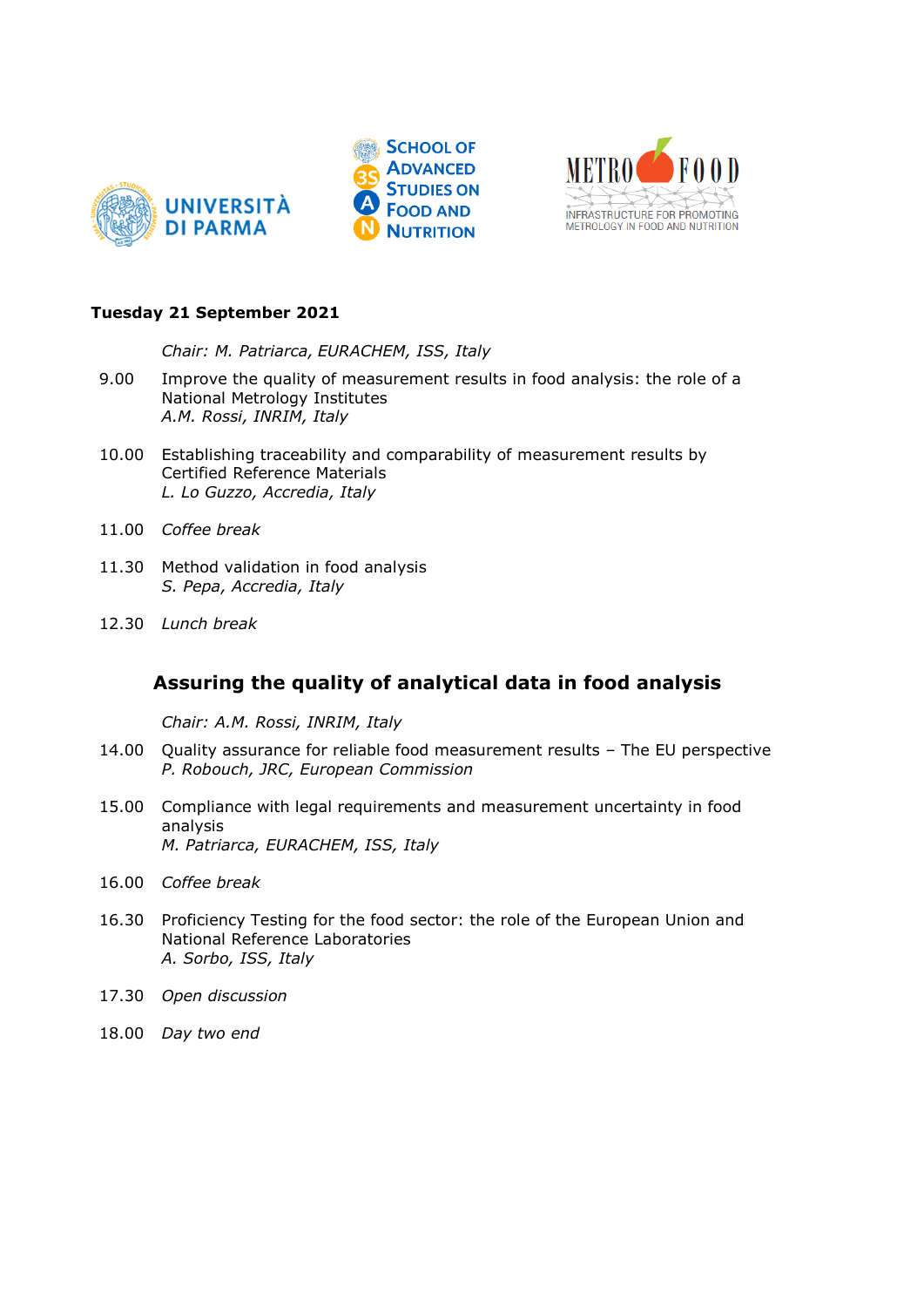





#### **Wednesday 22 September 2021**

## **Food Fraud and Authenticity**

*Chair: C. Zoani, ENEA, Italy*

- 9.00 Reference materials and calibration for stable isotope ratio analysis in food *L. Bontempo, Edmund Mach Foundation, Italy*
- 10.00 Stable isotope metrology in food science *N. Ogrinc, JSI, Slovenia*
- 11.00 *Coffee break*
- 11.30 Chemometrics in food characterization and authentication *F. Bianchi, University of Parma, Italy*
- 12.30 *Lunch break*

*Chair: M. Rychlik, TUM, Germany* 

- 14.00 Food industry applications and challenges in moving between targeted and non-targeted mass spectrometry methods for food fraud analysis *M. Suman, Barilla SpA, Italy*
- 15.00 Rheological tests a tool for improving food quality used by food industry *N. Belc, IBA Bucharest, Romania*
- 16.00 *Coffee break*
- 16.30 Collaborative studies for the identification of relevant targets for food authenticity *I. Castanheira, INSA, Portugal*
- 17.30 *Open discussion*
- 18.00 *Day three end*